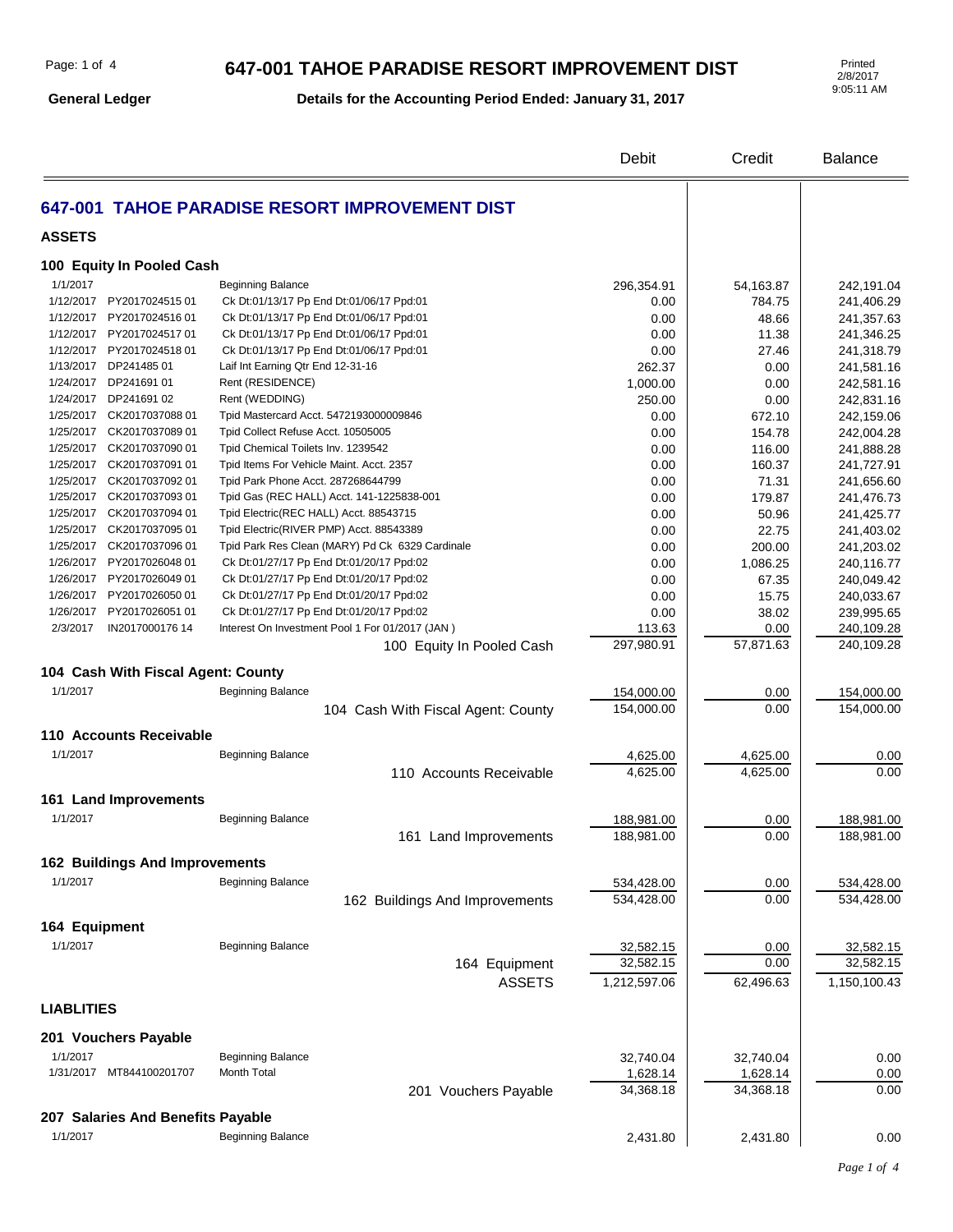### **647-001 TAHOE PARADISE RESORT IMPROVEMENT DIST**

**General Ledger**

## **Details for the Accounting Period Ended: January 31, 2017**

| 2,431.80<br>207 Salaries And Benefits Payable<br>2,431.80<br>0.00<br>36,799.98<br>36,799.98<br>0.00<br><b>LIABLITIES</b><br><b>FUND BALANCE</b><br>310 Fund Balance Reserved: General<br>1/1/2017<br><b>Beginning Balance</b><br>157,000.00<br>0.00<br>$-157,000.00$<br>310 Fund Balance Reserved: General<br>0.00<br>157,000.00<br>$-157,000.00$<br>350 Fund Balance Unreserved Undesignated<br><b>Beginning Balance</b><br>1/1/2017<br>0.00<br>207,160.88<br>$-207,160.88$<br>207,160.88<br>$-207,160.88$<br>0.00<br>350 Fund Balance Unreserved Undesignated<br>395 Investment In General Fixed Assets<br>1/1/2017<br><b>Beginning Balance</b><br>0.00<br>755,991.15<br>-755,991.15<br>$-755,991.15$<br>755,991.15<br>0.00<br>395 Investment In General Fixed Assets<br><b>400 Budget Clearing Account</b><br>1/1/2017<br><b>Beginning Balance</b><br>118,700.00<br>118,700.00<br>0.00<br>118,700.00<br>118,700.00<br>0.00<br>400 Budget Clearing Account<br>402 Legislative Revision<br>1/1/2017<br><b>Beginning Balance</b><br>118,700.00<br>0.00<br>118,700.00<br>118,700.00<br>118,700.00<br>0.00<br>402 Legislative Revision<br><b>411 Actual Revenues</b><br><b>Beginning Balance</b><br>1/1/2017<br>4,975.00<br>84,475.87<br>-79,500.87<br>1/13/2017 DP241485 01<br>Laif Int Earning Qtr End 12-31-16<br>262.37<br>0.00<br>$-79,763.24$<br>Rent (RESIDENCE)<br>1/24/2017 DP241691 01<br>0.00<br>1,000.00<br>$-80,763.24$<br>1/24/2017 DP241691 02<br>Rent (WEDDING)<br>0.00<br>250.00<br>$-81,013.24$<br>2/3/2017<br>IN2017000176 14<br>Interest On Investment Pool 1 For 01/2017 (JAN)<br>0.00<br>$-81,126.87$<br>113.63<br>4,975.00<br>86,101.87<br>$-81,126.87$<br>411 Actual Revenues<br>423 Transfers: CAO<br>1/1/2017<br><b>Beginning Balance</b><br>118,700.00<br>0.00<br>$-118,700.00$<br>118,700.00<br>$-118.700.00$<br>423 Transfers: CAO<br>0.00<br>431 Expenditures<br>1/1/2017<br><b>Beginning Balance</b><br>47,470.71<br>0.00<br>47,470.71<br>Ck Dt:01/13/17 Pp End Dt:01/06/17 Ppd:01<br>1/12/2017 PY2017024515 01<br>784.75<br>48,255.46<br>0.00<br>Ck Dt:01/13/17 Pp End Dt:01/06/17 Ppd:01<br>1/12/2017 PY2017024516 01<br>48.66<br>0.00<br>48,304.12 |
|------------------------------------------------------------------------------------------------------------------------------------------------------------------------------------------------------------------------------------------------------------------------------------------------------------------------------------------------------------------------------------------------------------------------------------------------------------------------------------------------------------------------------------------------------------------------------------------------------------------------------------------------------------------------------------------------------------------------------------------------------------------------------------------------------------------------------------------------------------------------------------------------------------------------------------------------------------------------------------------------------------------------------------------------------------------------------------------------------------------------------------------------------------------------------------------------------------------------------------------------------------------------------------------------------------------------------------------------------------------------------------------------------------------------------------------------------------------------------------------------------------------------------------------------------------------------------------------------------------------------------------------------------------------------------------------------------------------------------------------------------------------------------------------------------------------------------------------------------------------------------------------------------------------------------------------------------------------------------------------------------------------------------------------------------------------------------------------------------------------------------------------------------------------------------------|
|                                                                                                                                                                                                                                                                                                                                                                                                                                                                                                                                                                                                                                                                                                                                                                                                                                                                                                                                                                                                                                                                                                                                                                                                                                                                                                                                                                                                                                                                                                                                                                                                                                                                                                                                                                                                                                                                                                                                                                                                                                                                                                                                                                                    |
|                                                                                                                                                                                                                                                                                                                                                                                                                                                                                                                                                                                                                                                                                                                                                                                                                                                                                                                                                                                                                                                                                                                                                                                                                                                                                                                                                                                                                                                                                                                                                                                                                                                                                                                                                                                                                                                                                                                                                                                                                                                                                                                                                                                    |
|                                                                                                                                                                                                                                                                                                                                                                                                                                                                                                                                                                                                                                                                                                                                                                                                                                                                                                                                                                                                                                                                                                                                                                                                                                                                                                                                                                                                                                                                                                                                                                                                                                                                                                                                                                                                                                                                                                                                                                                                                                                                                                                                                                                    |
|                                                                                                                                                                                                                                                                                                                                                                                                                                                                                                                                                                                                                                                                                                                                                                                                                                                                                                                                                                                                                                                                                                                                                                                                                                                                                                                                                                                                                                                                                                                                                                                                                                                                                                                                                                                                                                                                                                                                                                                                                                                                                                                                                                                    |
|                                                                                                                                                                                                                                                                                                                                                                                                                                                                                                                                                                                                                                                                                                                                                                                                                                                                                                                                                                                                                                                                                                                                                                                                                                                                                                                                                                                                                                                                                                                                                                                                                                                                                                                                                                                                                                                                                                                                                                                                                                                                                                                                                                                    |
|                                                                                                                                                                                                                                                                                                                                                                                                                                                                                                                                                                                                                                                                                                                                                                                                                                                                                                                                                                                                                                                                                                                                                                                                                                                                                                                                                                                                                                                                                                                                                                                                                                                                                                                                                                                                                                                                                                                                                                                                                                                                                                                                                                                    |
|                                                                                                                                                                                                                                                                                                                                                                                                                                                                                                                                                                                                                                                                                                                                                                                                                                                                                                                                                                                                                                                                                                                                                                                                                                                                                                                                                                                                                                                                                                                                                                                                                                                                                                                                                                                                                                                                                                                                                                                                                                                                                                                                                                                    |
|                                                                                                                                                                                                                                                                                                                                                                                                                                                                                                                                                                                                                                                                                                                                                                                                                                                                                                                                                                                                                                                                                                                                                                                                                                                                                                                                                                                                                                                                                                                                                                                                                                                                                                                                                                                                                                                                                                                                                                                                                                                                                                                                                                                    |
|                                                                                                                                                                                                                                                                                                                                                                                                                                                                                                                                                                                                                                                                                                                                                                                                                                                                                                                                                                                                                                                                                                                                                                                                                                                                                                                                                                                                                                                                                                                                                                                                                                                                                                                                                                                                                                                                                                                                                                                                                                                                                                                                                                                    |
|                                                                                                                                                                                                                                                                                                                                                                                                                                                                                                                                                                                                                                                                                                                                                                                                                                                                                                                                                                                                                                                                                                                                                                                                                                                                                                                                                                                                                                                                                                                                                                                                                                                                                                                                                                                                                                                                                                                                                                                                                                                                                                                                                                                    |
|                                                                                                                                                                                                                                                                                                                                                                                                                                                                                                                                                                                                                                                                                                                                                                                                                                                                                                                                                                                                                                                                                                                                                                                                                                                                                                                                                                                                                                                                                                                                                                                                                                                                                                                                                                                                                                                                                                                                                                                                                                                                                                                                                                                    |
|                                                                                                                                                                                                                                                                                                                                                                                                                                                                                                                                                                                                                                                                                                                                                                                                                                                                                                                                                                                                                                                                                                                                                                                                                                                                                                                                                                                                                                                                                                                                                                                                                                                                                                                                                                                                                                                                                                                                                                                                                                                                                                                                                                                    |
|                                                                                                                                                                                                                                                                                                                                                                                                                                                                                                                                                                                                                                                                                                                                                                                                                                                                                                                                                                                                                                                                                                                                                                                                                                                                                                                                                                                                                                                                                                                                                                                                                                                                                                                                                                                                                                                                                                                                                                                                                                                                                                                                                                                    |
|                                                                                                                                                                                                                                                                                                                                                                                                                                                                                                                                                                                                                                                                                                                                                                                                                                                                                                                                                                                                                                                                                                                                                                                                                                                                                                                                                                                                                                                                                                                                                                                                                                                                                                                                                                                                                                                                                                                                                                                                                                                                                                                                                                                    |
|                                                                                                                                                                                                                                                                                                                                                                                                                                                                                                                                                                                                                                                                                                                                                                                                                                                                                                                                                                                                                                                                                                                                                                                                                                                                                                                                                                                                                                                                                                                                                                                                                                                                                                                                                                                                                                                                                                                                                                                                                                                                                                                                                                                    |
|                                                                                                                                                                                                                                                                                                                                                                                                                                                                                                                                                                                                                                                                                                                                                                                                                                                                                                                                                                                                                                                                                                                                                                                                                                                                                                                                                                                                                                                                                                                                                                                                                                                                                                                                                                                                                                                                                                                                                                                                                                                                                                                                                                                    |
|                                                                                                                                                                                                                                                                                                                                                                                                                                                                                                                                                                                                                                                                                                                                                                                                                                                                                                                                                                                                                                                                                                                                                                                                                                                                                                                                                                                                                                                                                                                                                                                                                                                                                                                                                                                                                                                                                                                                                                                                                                                                                                                                                                                    |
|                                                                                                                                                                                                                                                                                                                                                                                                                                                                                                                                                                                                                                                                                                                                                                                                                                                                                                                                                                                                                                                                                                                                                                                                                                                                                                                                                                                                                                                                                                                                                                                                                                                                                                                                                                                                                                                                                                                                                                                                                                                                                                                                                                                    |
|                                                                                                                                                                                                                                                                                                                                                                                                                                                                                                                                                                                                                                                                                                                                                                                                                                                                                                                                                                                                                                                                                                                                                                                                                                                                                                                                                                                                                                                                                                                                                                                                                                                                                                                                                                                                                                                                                                                                                                                                                                                                                                                                                                                    |
|                                                                                                                                                                                                                                                                                                                                                                                                                                                                                                                                                                                                                                                                                                                                                                                                                                                                                                                                                                                                                                                                                                                                                                                                                                                                                                                                                                                                                                                                                                                                                                                                                                                                                                                                                                                                                                                                                                                                                                                                                                                                                                                                                                                    |
|                                                                                                                                                                                                                                                                                                                                                                                                                                                                                                                                                                                                                                                                                                                                                                                                                                                                                                                                                                                                                                                                                                                                                                                                                                                                                                                                                                                                                                                                                                                                                                                                                                                                                                                                                                                                                                                                                                                                                                                                                                                                                                                                                                                    |
|                                                                                                                                                                                                                                                                                                                                                                                                                                                                                                                                                                                                                                                                                                                                                                                                                                                                                                                                                                                                                                                                                                                                                                                                                                                                                                                                                                                                                                                                                                                                                                                                                                                                                                                                                                                                                                                                                                                                                                                                                                                                                                                                                                                    |
|                                                                                                                                                                                                                                                                                                                                                                                                                                                                                                                                                                                                                                                                                                                                                                                                                                                                                                                                                                                                                                                                                                                                                                                                                                                                                                                                                                                                                                                                                                                                                                                                                                                                                                                                                                                                                                                                                                                                                                                                                                                                                                                                                                                    |
|                                                                                                                                                                                                                                                                                                                                                                                                                                                                                                                                                                                                                                                                                                                                                                                                                                                                                                                                                                                                                                                                                                                                                                                                                                                                                                                                                                                                                                                                                                                                                                                                                                                                                                                                                                                                                                                                                                                                                                                                                                                                                                                                                                                    |
|                                                                                                                                                                                                                                                                                                                                                                                                                                                                                                                                                                                                                                                                                                                                                                                                                                                                                                                                                                                                                                                                                                                                                                                                                                                                                                                                                                                                                                                                                                                                                                                                                                                                                                                                                                                                                                                                                                                                                                                                                                                                                                                                                                                    |
|                                                                                                                                                                                                                                                                                                                                                                                                                                                                                                                                                                                                                                                                                                                                                                                                                                                                                                                                                                                                                                                                                                                                                                                                                                                                                                                                                                                                                                                                                                                                                                                                                                                                                                                                                                                                                                                                                                                                                                                                                                                                                                                                                                                    |
|                                                                                                                                                                                                                                                                                                                                                                                                                                                                                                                                                                                                                                                                                                                                                                                                                                                                                                                                                                                                                                                                                                                                                                                                                                                                                                                                                                                                                                                                                                                                                                                                                                                                                                                                                                                                                                                                                                                                                                                                                                                                                                                                                                                    |
|                                                                                                                                                                                                                                                                                                                                                                                                                                                                                                                                                                                                                                                                                                                                                                                                                                                                                                                                                                                                                                                                                                                                                                                                                                                                                                                                                                                                                                                                                                                                                                                                                                                                                                                                                                                                                                                                                                                                                                                                                                                                                                                                                                                    |
|                                                                                                                                                                                                                                                                                                                                                                                                                                                                                                                                                                                                                                                                                                                                                                                                                                                                                                                                                                                                                                                                                                                                                                                                                                                                                                                                                                                                                                                                                                                                                                                                                                                                                                                                                                                                                                                                                                                                                                                                                                                                                                                                                                                    |
|                                                                                                                                                                                                                                                                                                                                                                                                                                                                                                                                                                                                                                                                                                                                                                                                                                                                                                                                                                                                                                                                                                                                                                                                                                                                                                                                                                                                                                                                                                                                                                                                                                                                                                                                                                                                                                                                                                                                                                                                                                                                                                                                                                                    |
|                                                                                                                                                                                                                                                                                                                                                                                                                                                                                                                                                                                                                                                                                                                                                                                                                                                                                                                                                                                                                                                                                                                                                                                                                                                                                                                                                                                                                                                                                                                                                                                                                                                                                                                                                                                                                                                                                                                                                                                                                                                                                                                                                                                    |
|                                                                                                                                                                                                                                                                                                                                                                                                                                                                                                                                                                                                                                                                                                                                                                                                                                                                                                                                                                                                                                                                                                                                                                                                                                                                                                                                                                                                                                                                                                                                                                                                                                                                                                                                                                                                                                                                                                                                                                                                                                                                                                                                                                                    |
|                                                                                                                                                                                                                                                                                                                                                                                                                                                                                                                                                                                                                                                                                                                                                                                                                                                                                                                                                                                                                                                                                                                                                                                                                                                                                                                                                                                                                                                                                                                                                                                                                                                                                                                                                                                                                                                                                                                                                                                                                                                                                                                                                                                    |
| Ck Dt:01/13/17 Pp End Dt:01/06/17 Ppd:01<br>1/12/2017 PY2017024517 01<br>11.38<br>0.00<br>48,315.50                                                                                                                                                                                                                                                                                                                                                                                                                                                                                                                                                                                                                                                                                                                                                                                                                                                                                                                                                                                                                                                                                                                                                                                                                                                                                                                                                                                                                                                                                                                                                                                                                                                                                                                                                                                                                                                                                                                                                                                                                                                                                |
| Ck Dt:01/13/17 Pp End Dt:01/06/17 Ppd:01<br>1/12/2017<br>PY201702451801<br>27.46<br>0.00<br>48,342.96                                                                                                                                                                                                                                                                                                                                                                                                                                                                                                                                                                                                                                                                                                                                                                                                                                                                                                                                                                                                                                                                                                                                                                                                                                                                                                                                                                                                                                                                                                                                                                                                                                                                                                                                                                                                                                                                                                                                                                                                                                                                              |
| 1/23/2017 TPID20170071 01<br>Tpid Mastercard Acct. 5472193000009846<br>672.10<br>0.00<br>49,015.06                                                                                                                                                                                                                                                                                                                                                                                                                                                                                                                                                                                                                                                                                                                                                                                                                                                                                                                                                                                                                                                                                                                                                                                                                                                                                                                                                                                                                                                                                                                                                                                                                                                                                                                                                                                                                                                                                                                                                                                                                                                                                 |
| 1/23/2017 TPID20170072 01<br>Tpid Collect Refuse Acct. 10505005<br>154.78<br>0.00<br>49,169.84                                                                                                                                                                                                                                                                                                                                                                                                                                                                                                                                                                                                                                                                                                                                                                                                                                                                                                                                                                                                                                                                                                                                                                                                                                                                                                                                                                                                                                                                                                                                                                                                                                                                                                                                                                                                                                                                                                                                                                                                                                                                                     |
| 1/23/2017 TPID20170073 01<br>Tpid Chemical Toilets Inv. 1239542<br>0.00<br>116.00<br>49,285.84                                                                                                                                                                                                                                                                                                                                                                                                                                                                                                                                                                                                                                                                                                                                                                                                                                                                                                                                                                                                                                                                                                                                                                                                                                                                                                                                                                                                                                                                                                                                                                                                                                                                                                                                                                                                                                                                                                                                                                                                                                                                                     |
| 1/23/2017 TPID20170074 01<br>Tpid Items For Vehicle Maint. Acct. 2357<br>160.37<br>0.00<br>49,446.21                                                                                                                                                                                                                                                                                                                                                                                                                                                                                                                                                                                                                                                                                                                                                                                                                                                                                                                                                                                                                                                                                                                                                                                                                                                                                                                                                                                                                                                                                                                                                                                                                                                                                                                                                                                                                                                                                                                                                                                                                                                                               |
| 1/23/2017 TPID20170075 01<br>Tpid Park Phone Acct. 287268644799<br>71.31<br>0.00<br>49,517.52                                                                                                                                                                                                                                                                                                                                                                                                                                                                                                                                                                                                                                                                                                                                                                                                                                                                                                                                                                                                                                                                                                                                                                                                                                                                                                                                                                                                                                                                                                                                                                                                                                                                                                                                                                                                                                                                                                                                                                                                                                                                                      |
| 1/23/2017 TPID20170076 01<br>Tpid Gas (REC HALL) Acct. 141-1225838-001<br>179.87<br>0.00<br>49,697.39                                                                                                                                                                                                                                                                                                                                                                                                                                                                                                                                                                                                                                                                                                                                                                                                                                                                                                                                                                                                                                                                                                                                                                                                                                                                                                                                                                                                                                                                                                                                                                                                                                                                                                                                                                                                                                                                                                                                                                                                                                                                              |
| 1/23/2017 TPID20170077 01<br>Tpid Electric(REC HALL) Acct. 88543715<br>50.96<br>0.00<br>49,748.35                                                                                                                                                                                                                                                                                                                                                                                                                                                                                                                                                                                                                                                                                                                                                                                                                                                                                                                                                                                                                                                                                                                                                                                                                                                                                                                                                                                                                                                                                                                                                                                                                                                                                                                                                                                                                                                                                                                                                                                                                                                                                  |
| 1/23/2017 TPID20170078 01<br>Tpid Electric(RIVER PMP) Acct. 88543389<br>22.75<br>0.00<br>49,771.10                                                                                                                                                                                                                                                                                                                                                                                                                                                                                                                                                                                                                                                                                                                                                                                                                                                                                                                                                                                                                                                                                                                                                                                                                                                                                                                                                                                                                                                                                                                                                                                                                                                                                                                                                                                                                                                                                                                                                                                                                                                                                 |
| 1/23/2017 TPID20170079 01<br>Tpid Park Res Clean (MARY) Pd Ck 6329 Cardinale<br>200.00<br>0.00<br>49,971.10                                                                                                                                                                                                                                                                                                                                                                                                                                                                                                                                                                                                                                                                                                                                                                                                                                                                                                                                                                                                                                                                                                                                                                                                                                                                                                                                                                                                                                                                                                                                                                                                                                                                                                                                                                                                                                                                                                                                                                                                                                                                        |
| 1/26/2017 PY2017026048 01<br>Ck Dt:01/27/17 Pp End Dt:01/20/17 Ppd:02<br>1,086.25<br>0.00<br>51,057.35                                                                                                                                                                                                                                                                                                                                                                                                                                                                                                                                                                                                                                                                                                                                                                                                                                                                                                                                                                                                                                                                                                                                                                                                                                                                                                                                                                                                                                                                                                                                                                                                                                                                                                                                                                                                                                                                                                                                                                                                                                                                             |
| 1/26/2017<br>PY2017026049 01<br>Ck Dt:01/27/17 Pp End Dt:01/20/17 Ppd:02<br>0.00<br>67.35<br>51,124.70                                                                                                                                                                                                                                                                                                                                                                                                                                                                                                                                                                                                                                                                                                                                                                                                                                                                                                                                                                                                                                                                                                                                                                                                                                                                                                                                                                                                                                                                                                                                                                                                                                                                                                                                                                                                                                                                                                                                                                                                                                                                             |
| PY2017026050 01<br>Ck Dt:01/27/17 Pp End Dt:01/20/17 Ppd:02<br>1/26/2017<br>15.75<br>0.00<br>51,140.45<br>Ck Dt:01/27/17 Pp End Dt:01/20/17 Ppd:02<br>1/26/2017 PY2017026051 01                                                                                                                                                                                                                                                                                                                                                                                                                                                                                                                                                                                                                                                                                                                                                                                                                                                                                                                                                                                                                                                                                                                                                                                                                                                                                                                                                                                                                                                                                                                                                                                                                                                                                                                                                                                                                                                                                                                                                                                                    |
| 38.02<br>0.00<br>51,178.47<br>51,178.47<br>0.00<br>51,178.47<br>431 Expenditures                                                                                                                                                                                                                                                                                                                                                                                                                                                                                                                                                                                                                                                                                                                                                                                                                                                                                                                                                                                                                                                                                                                                                                                                                                                                                                                                                                                                                                                                                                                                                                                                                                                                                                                                                                                                                                                                                                                                                                                                                                                                                                   |
| 293,553.47<br>1,443,653.90<br>$-1,150,100.43$<br><b>FUND BALANCE</b>                                                                                                                                                                                                                                                                                                                                                                                                                                                                                                                                                                                                                                                                                                                                                                                                                                                                                                                                                                                                                                                                                                                                                                                                                                                                                                                                                                                                                                                                                                                                                                                                                                                                                                                                                                                                                                                                                                                                                                                                                                                                                                               |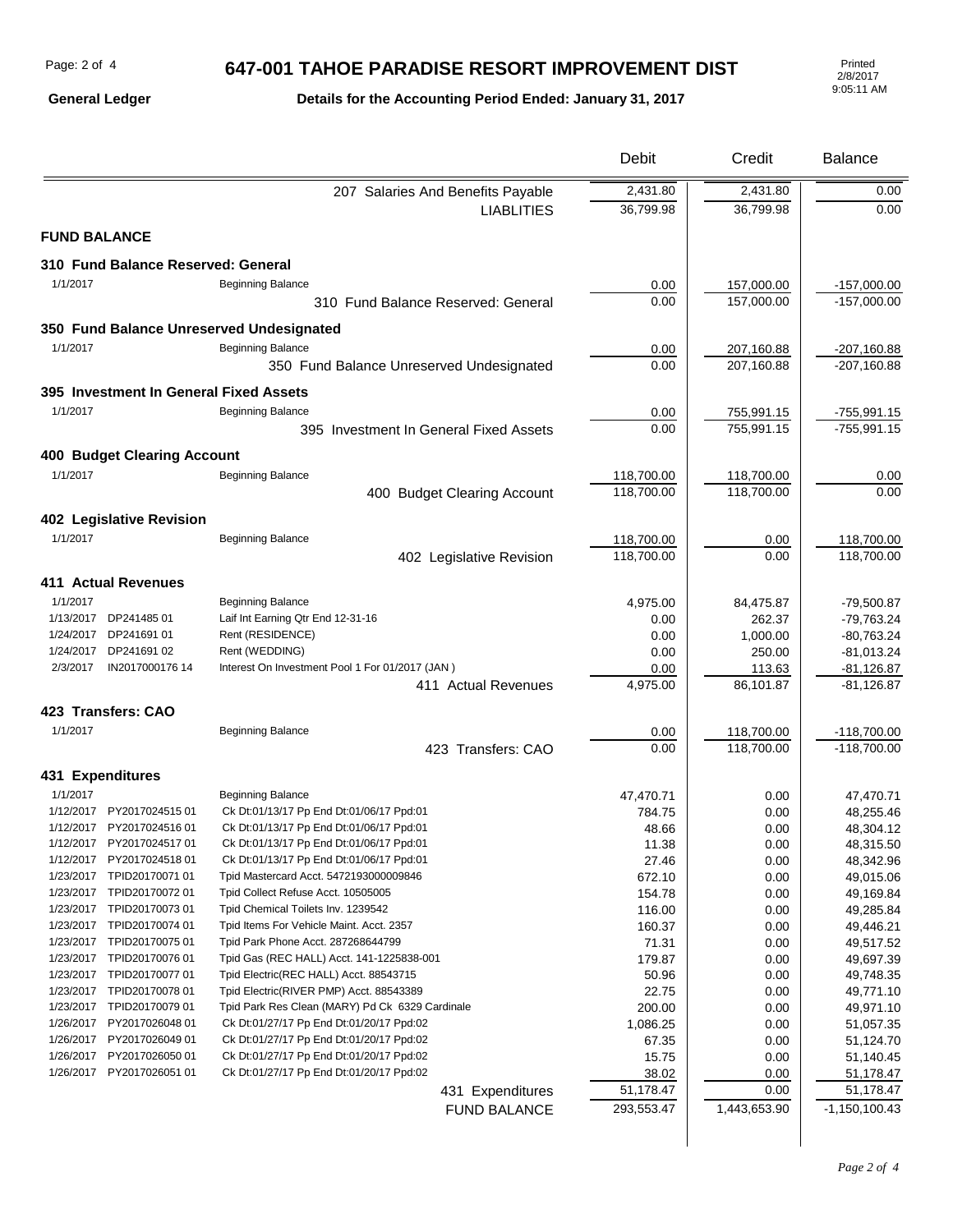**General Ledger**

# **647-001 TAHOE PARADISE RESORT IMPROVEMENT DIST**

**Details for the Accounting Period Ended: January 31, 2017**

2/8/2017 9:05:11 AM

|                                                | Debit        | Credit       | Balance     |
|------------------------------------------------|--------------|--------------|-------------|
| 647-001 TAHOE PARADISE RESORT IMPROVEMENT DIST | 1,542,950.51 | 1,542,950.51 | 0.00        |
|                                                |              |              |             |
|                                                |              |              |             |
|                                                |              |              |             |
|                                                |              |              |             |
|                                                |              |              |             |
|                                                |              |              |             |
|                                                |              |              |             |
|                                                |              |              |             |
|                                                |              |              |             |
|                                                |              |              |             |
|                                                |              |              |             |
|                                                |              |              |             |
|                                                |              |              |             |
|                                                |              |              |             |
|                                                |              |              |             |
|                                                |              |              |             |
|                                                |              |              |             |
|                                                |              |              |             |
|                                                |              |              |             |
|                                                |              |              |             |
|                                                |              |              |             |
|                                                |              |              |             |
|                                                |              |              |             |
|                                                |              |              |             |
|                                                |              |              |             |
|                                                |              |              |             |
|                                                |              |              |             |
|                                                |              |              | Page 3 of 4 |